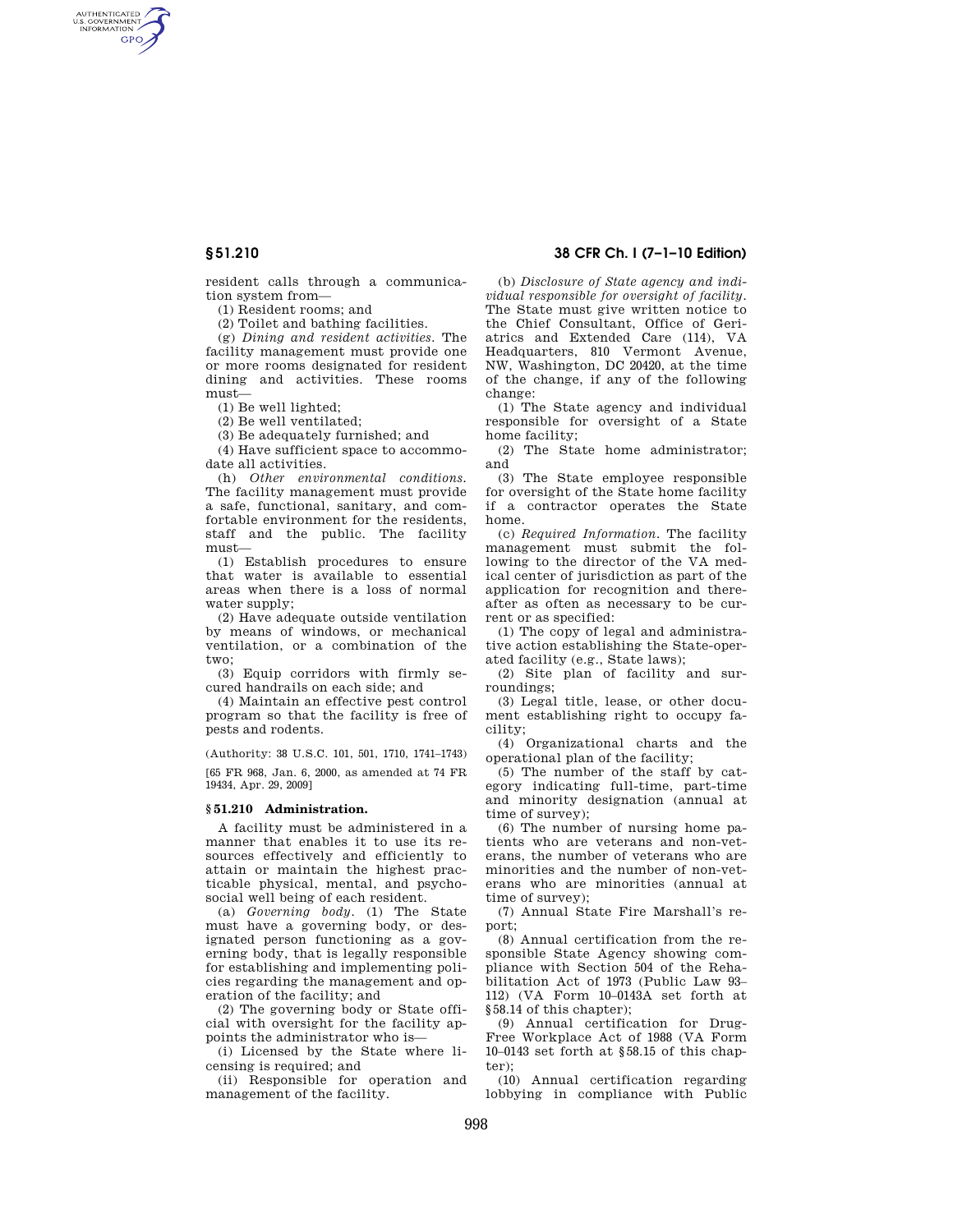## **Department of Veterans Affairs § 51.210**

Law 101–121 (VA Form 10–0144 set forth at §58.16 of this chapter); and

(11) Annual certification of compliance with Title VI of the Civil Rights Act of 1964 as incorporated in Title 38 CFR 18.1–18.3 (VA Form 10–0144A located at §58.17 of this chapter).

(d) *Percentage of Veterans.* The percent of the facility residents eligible for VA nursing home care must be at least 75 percent veterans except that the veteran percentage need only be more than 50 percent if the facility was constructed or renovated solely with State funds. All non-veteran residents must be spouses of veterans or parents all of whose children died while serving in the armed forces of the United States.

(e) *Management Contract Facility.* If a facility is operated by an entity contracting with the State, the State must assign a State employee to monitor the operations of the facility on a full-time onsite basis.

(f) *Licensure.* The facility and facility management must comply with applicable State and local licensure laws.

(g) *Staff qualifications.* (1) The facility management must employ on a fulltime, part-time or consultant basis those professionals necessary to carry out the provisions of these requirements.

(2) Professional staff must be licensed, certified, or registered in accordance with applicable State laws.

(h) *Use of outside resources.* (1) If the facility does not employ a qualified professional person to furnish a specific service to be provided by the facility, the facility management must have that service furnished to residents by a person or agency outside the facility under a written agreement described in paragraph (h)(2) of this section.

(2) Agreements pertaining to services furnished by outside resources must specify in writing that the facility management assumes responsibility for—

(i) Obtaining services that meet professional standards and principles that apply to professionals providing services in such a facility; and

(ii) The timeliness of the services.

(i) *Medical director.* (1) The facility management must designate a primary care physician to serve as medical director.

(2) The medical director is responsible for—

(i) Participating in establishing policies, procedures, and guidelines to ensure adequate, comprehensive services;

(ii) Directing and coordinating medical care in the facility;

(iii) Helping to arrange for continuous physician coverage to handle medical emergencies;

(iv) Reviewing the credentialing and privileging process;

 $(v)$  Participating in managing the environment by reviewing and evaluating incident reports or summaries of incident reports, identifying hazards to health and safety, and making recommendations to the administrator; and

(vi) Monitoring employees' health status and advising the administrator on employee-health policies.

(j) *Credentialing and Privileging.*  Credentialing is the process of obtaining, verifying, and assessing the qualifications of a health care practitioner, which may include physicians, podiatrists, dentists, psychologists, physician assistants, nurse practitioners, licensed nurses to provide patient care services in or for a health care organization. Privileging is the process whereby a specific scope and content of patient care services are authorized for a health care practitioner by the facility management, based on evaluation of the individual's credentials and performance.

(1) The facility management must uniformly apply credentialing criteria to licensed practitioners applying to provide resident care or treatment under the facility's care.

(2) The facility management must verify and uniformly apply the following core criteria: current licensure; current certification, if applicable, relevant education, training, and experience; current competence; and a statement that the individual is able to perform the services he or she is applying to provide.

(3) The facility management must decide whether to authorize the independent practitioner to provide resident care or treatment, and each credentials file must indicate that these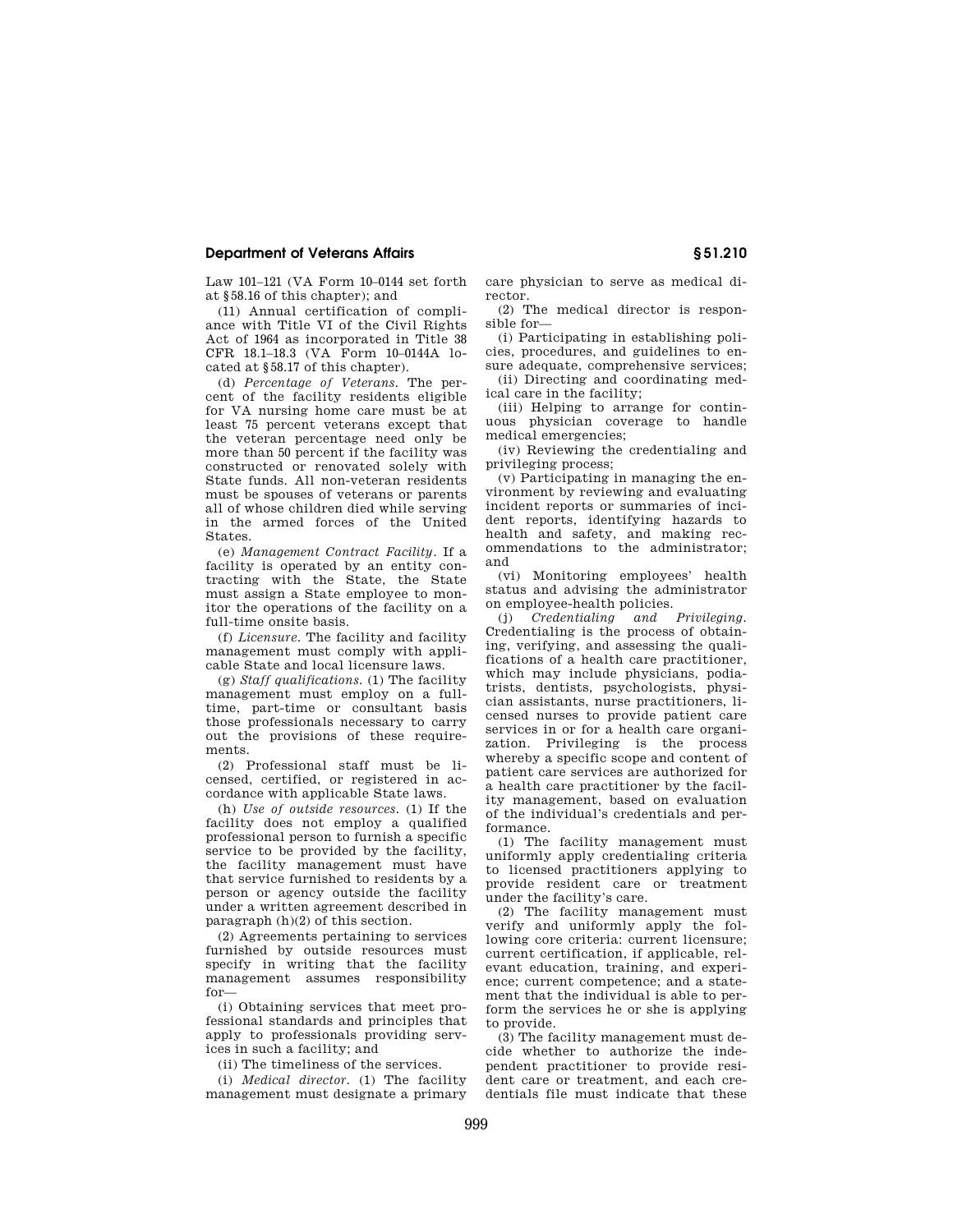criteria are uniformly and individually applied.

(4) The facility management must maintain documentation of current credentials for each licensed independent practitioner practicing within the facility.

(5) When reappointing a licensed independent practitioner, the facility management must review the individual's record of experience.

(6) The facility management systematically must assess whether individuals with clinical privileges act within the scope of privileges granted.

(k) *Required training of nursing aides.*  (1) Nurse aide means any individual providing nursing or nursing-related services to residents in a facility who is not a licensed health professional, a registered dietitian, or a volunteer who provide such services without pay.

(2) The facility management must not use any individual working in the facility as a nurse aide whether permanent or not unless:

(i) That individual is competent to provide nursing and nursing related services; and

(ii) That individual has completed a training and competency evaluation program, or a competency evaluation program approved by the State.

(3) *Registry verification.* Before allowing an individual to serve as a nurse aide, facility management must receive registry verification that the individual has met competency evaluation requirements unless the individual can prove that he or she has recently successfully completed a training and competency evaluation program or competency evaluation program approved by the State and has not yet been included in the registry. Facilities must follow up to ensure that such an individual actually becomes registered.

(4) *Multi-State registry verification.* Before allowing an individual to serve as a nurse aide, facility management must seek information from every State registry established under HHS regulations at 42 CFR 483.156 which the facility believes will include information on the individual.

(5) *Required retraining.* If, since an individual's most recent completion of a training and competency evaluation

**§ 51.210 38 CFR Ch. I (7–1–10 Edition)** 

program, there has been a continuous period of 24 consecutive months during none of which the individual provided nursing or nursing-related services for monetary compensation, the individual must complete a new training and competency evaluation program or a new competency evaluation program.

(6) *Regular in-service education.* The facility management must complete a performance review of every nurse aide at least once every 12 months, and must provide regular in-service education based on the outcome of these reviews. The in-service training must—

(i) Be sufficient to ensure the continuing competence of nurse aides, but must be no less than 12 hours per year;

(ii) Address areas of weakness as determined in nurse aides' performance reviews and may address the special needs of residents as determined by the facility staff; and

(iii) For nurse aides providing services to individuals with cognitive impairments, also address the care of the cognitively impaired.

(l) *Proficiency of Nurse aides.* The facility management must ensure that nurse aides are able to demonstrate competency in skills and techniques necessary to care for residents' needs, as identified through resident assessments, and described in the plan of care.

(m) *Level B Requirement Laboratory services.* (1) The facility management must provide or obtain laboratory services to meet the needs of its residents. The facility is responsible for the quality and timeliness of the services.

(i) If the facility provides its own laboratory services, the services must meet all applicable certification standards, statutes, and regulations for laboratory services.

(ii) If the facility provides blood bank and transfusion services, it must meet all applicable certification standards, statutes, and regulations.

(iii) If the laboratory chooses to refer specimens for testing to another laboratory, the referral laboratory must be certified in the appropriate specialities and subspecialties of services and meet certification standards, statutes, and regulations.

(iv) The laboratory performing the testing must have a current, valid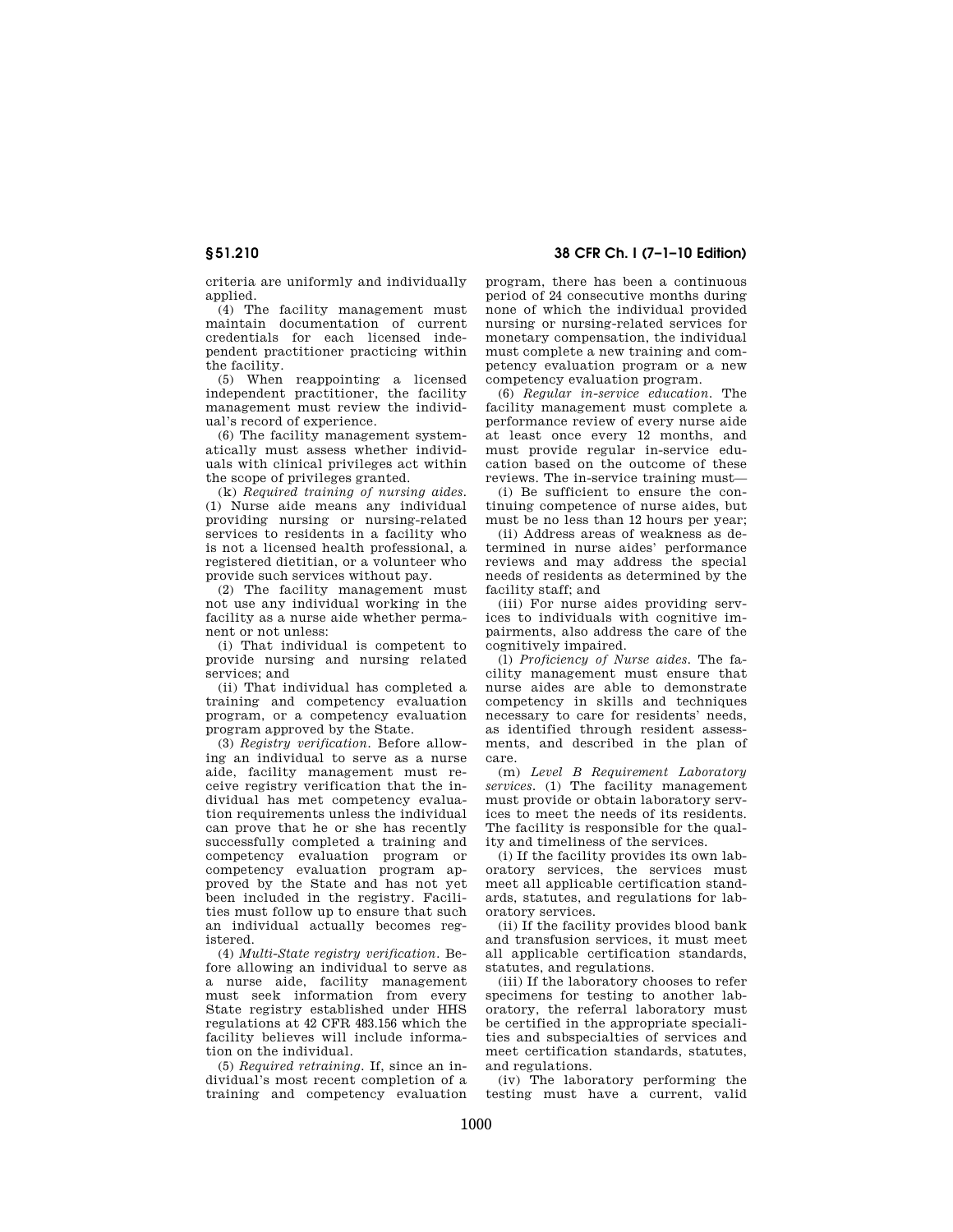# **Department of Veterans Affairs § 51.210**

CLIA number (Clinical Laboratory Improvement Amendments of 1988). The facility management must provide VA surveyors with the CLIA number and a copy of the results of the last CLIA inspection.

(v) Such services must be available to the resident seven days a week, 24 hours a day.

(2) The facility management must—

(i) Provide or obtain laboratory services only when ordered by the primary physician;

(ii) Promptly notify the primary physician of the findings;

(iii) Assist the resident in making transportation arrangements to and from the source of service, if the resident needs assistance; and

(iv) File in the resident's clinical record laboratory reports that are dated and contain the name and address of the testing laboratory.

(n) *Radiology and other diagnostic services.* (1) The facility management must provide or obtain radiology and other diagnostic services to meet the needs of its residents. The facility is responsible for the quality and timeliness of the services.

(i) If the facility provides its own diagnostic services, the services must meet all applicable certification standards, statutes, and regulations.

(ii) If the facility does not provide its own diagnostic services, it must have an agreement to obtain these services. The services must meet all applicable certification standards, statutes, and regulations.

(iii) Radiologic and other diagnostic services must be available 24 hours a day, seven days a week.

(2) The facility must—

(i) Provide or obtain radiology and other diagnostic services when ordered by the primary physician;

(ii) Promptly notify the primary physician of the findings;

(iii) Assist the resident in making transportation arrangements to and from the source of service, if the resident needs assistance; and

(iv) File in the resident's clinical record signed and dated reports of xray and other diagnostic services.

(o) *Clinical records.* (1) The facility management must maintain clinical records on each resident in accordance with accepted professional standards and practices that are—

(i) Complete;

(ii) Accurately documented;

(iii) Readily accessible; and

(iv) Systematically organized.

(2) Clinical records must be retained for—

(i) The period of time required by State law; or

(ii) Five years from the date of discharge when there is no requirement in State law.

(3) The facility management must safeguard clinical record information against loss, destruction, or unauthorized use;

(4) The facility management must keep confidential all information contained in the resident's records, regardless of the form or storage method of the records, except when release is required by—

(i) Transfer to another health care institution;

 $(i)$  Law;

(iii) Third party payment contract;

(iv) The resident or;

(v) The resident's authorized agent or representative.

(5) The clinical record must contain— (i) Sufficient information to identify

the resident; (ii) A record of the resident's assess-

ments; (iii) The plan of care and services

provided; (iv) The results of any pre-admission

screening conducted by the State; and (v) Progress notes.

(p) *Quality assessment and assurance.*  (1) Facility management must maintain a quality assessment and assurance committee consisting of—

(i) The director of nursing services;

(ii) A primary physician designated by the facility; and

(iii) At least 3 other members of the facility's staff.

(2) The quality assessment and assurance committee—

(i) Meets at least quarterly to identify issues with respect to which quality assessment and assurance activities are necessary; and

(ii) Develops and implements appropriate plans of action to correct identified quality deficiencies; and